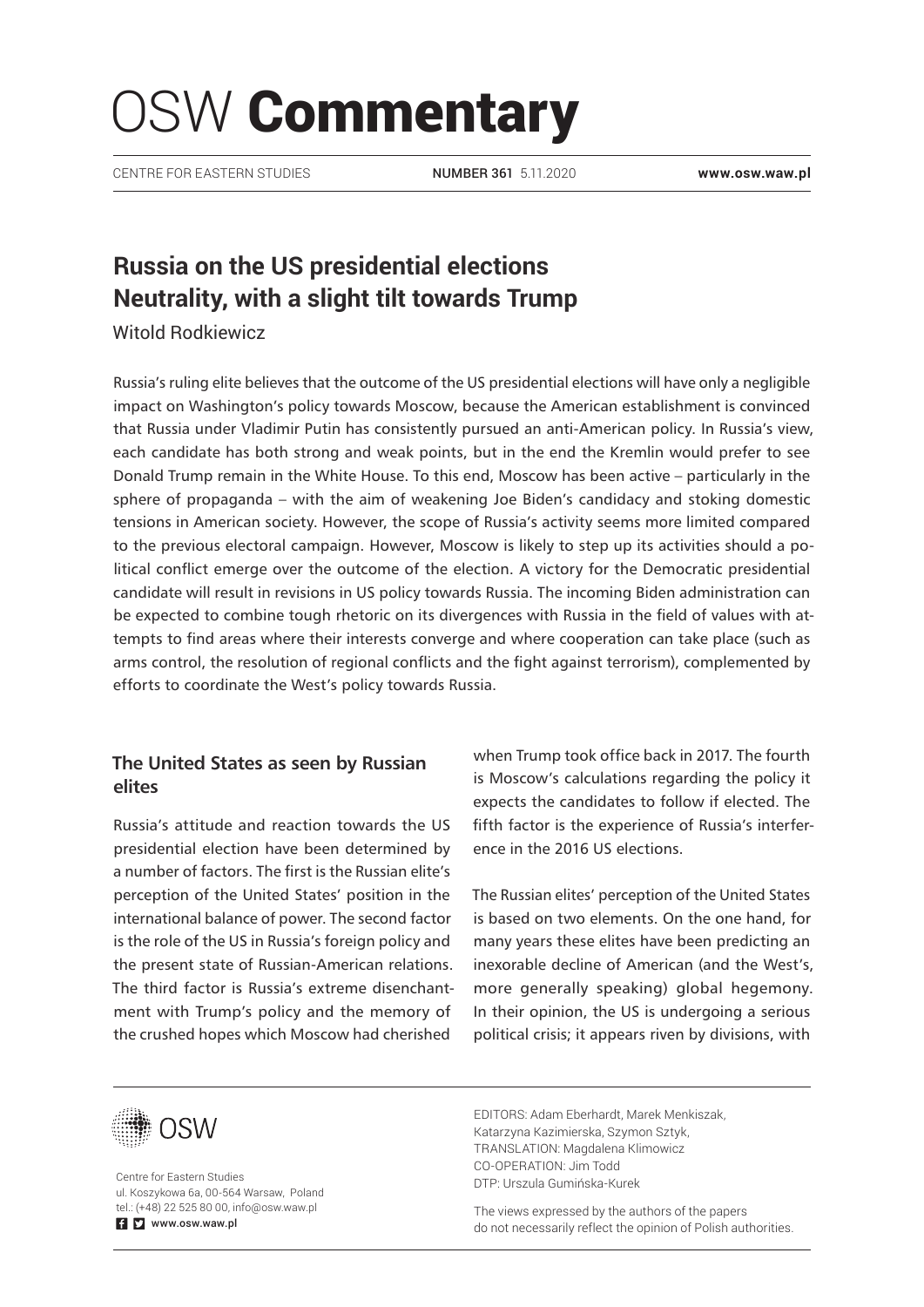its government proving incapable of coping with basic social problems (drug abuse, crime, racial tensions) or the COVID-19 epidemic. They see the US as a country which is on the brink of revolution, or a collapse similar to that which happened in the USSR at the turn of the 1990s.

# **The Russian elite believes that the election outcome will have a negligible impact on Washington's policy towards Moscow.**

On the other hand, Russia's ruling elites view the United States as the main obstacle blocking their aspirations in the international arena, and as the biggest, even an existential threat to the survival of the Russian regime. The US is perceived as Russia's main rival in the international arena (Russian political journalists tend to refer to the US using the Cold War-era term 'principal adversary'). It poses a triple threat to Russia due to its military power, the role of the US dollar in the global economy, and its resort to 'colour revolutions' as an instrument of foreign policy. The Kremlin believes that Washington deliberately destabilises entire regions and instigates mass protest movements under the pretexts of democratisation and defence of human rights, in order to topple those governments/regimes that refuse to accept the US's hegemony and replace them with pro-American political forces. It seems that the Kremlin has been convinced since at least 2011 that Washington is ready to use a similar set of instruments to target Russia.

As a consequence, the principal goal of Russia's foreign policy is to weaken the position of the United States globally and to build a new international system that would curb the US's freedom to act, while at the same time creating a safe environment for the present Russian system of power by protecting it from any foreign interference (of the kind, for example, carried out under the aegis of humanitarian interventions or the defence of human rights). A good example of the Kremlin's idea of how such a system should operate is its attitude to the Chemical Weapons Convention (CWC) and the Intermediate-Range

Nuclear Forces Treaty (INF). While Russia either still insists (CWC) or has insisted (INF) that these documents should remain in force, at the same time it did not feel obliged to abide by their provisions. In Moscow's view, the restrictions contained in these documents should be binding on the remaining signatories, but not on Russia.

While the Kremlin pursues an essentially anti-American policy, at the same time it is interested in preventing Russia's rivalry with the United States from becoming a comprehensive Cold War-like confrontation accompanied by an arms race. This is because, being economically and technologically weaker than the US, Russia would likely lose this confrontation. It seems that the Kremlin's strategic objective is to create a situation in which the US, worn down by Moscow's hit-and-run tactics aiding warfare and exhausted by the cost of global politics, will be forced to come to an agreement with Russia establishing a bilateral *modus vivendi*  on Russia's conditions; it is no coincidence that senior officials of the Russian regime have made references in their public statements to the 'Yalta order' as a model for Russia's relations with the West.

# **Russia's restrained attitude during the electoral campaign**

Although back in 2016 Moscow had an unambiguously negative opinion about Hillary Clinton's candidacy, and was highly positive (even enthusiastic) about the candidacy of Donald Trump, in the recent campaign the Kremlin's actions were based on a more nuanced assessment. Most importantly, Moscow is convinced that the causes of the conflict between Russia and the US are deeply structural, and so – regardless of which candidate will finally make it to the White House – no significant change in the US's policy towards Russia should be expected. Nor should any major improvement in Russian-American relations be expected. From the point of view of Russian interests, both candidates have their strong and weak points, although it seems that Trump was the preferred candidate, especially for the Kremlin.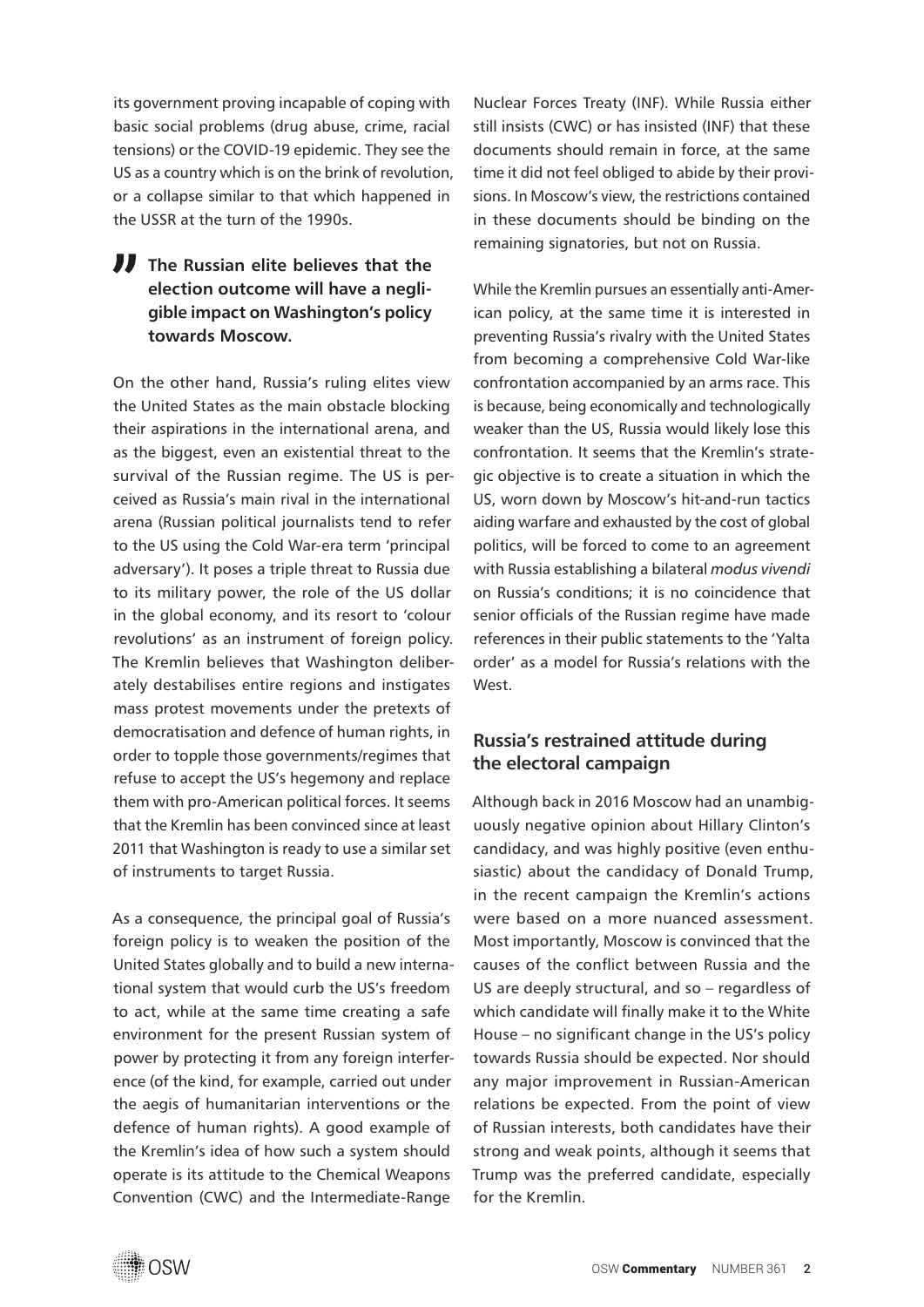One important difference between the pre-election situation back in 2016 and the situation in 2020 is that in 2016 the victory for the Democratic Party nominee seemed almost certain. In these circumstances, the Kremlin's positive attitude towards the other candidate, alongside Russia's clandestine activity in cyberspace, were mainly intended to politically weaken and discredit Hillary Clinton, as well as to stoke the conflicts within the American political establishment and American society at large. The most reported and best documented example of such activity involved stealing and publicising e-mail correspondence between Democratic Party activists which exposed the undemocratic methods the party apparatus had used to push through Ms Clinton's candidacy.

In contrast, ahead of the 2020 election, the final outcome remained uncertain despite the Democratic candidate's poll advantage. The increasing likelihood that Joe Biden will achieve victory in the final stage of the electoral campaign has prompted the Kremlin to signal its openness to dialogue with the new administration. Expressing his concern over Biden's "harsh anti-Russian rhetoric", President Putin has emphasised left-wing values as the basis for establishing contacts with the Democratic administration. He claimed that he himself subscribed to such left-wing values as a former 'idealistic' member of the Communist Party. In addition, Putin suggested that the left wing of the Democratic Party should appreciate the fact that he is an heir to the Soviet tradition of anti-racist struggle. In addition, the Kremlin's spokesman Dmitry Peskov flatly denied that Trump's candidacy was more to the Kremlin's 'liking'.

# **Russia's lower level of interference in the elections**

Russia has launched a number of actions intended not so much to influence the electoral outcome as to weaken the United States, both by aggravating political and social conflicts and by propagating doubts regarding the fairness of the electoral process, the country's democratic mechanisms, and the trustworthiness of American public

institutions. Since most of these actions have been carried out online, only very tentative hypotheses are possible here, based on public announcements by the American authorities and media reports, but always bearing in mind that the issue of Russian interference in the election has been subject to heavy political instrumentalisation.

# **In its Russian policy, the Biden administration will combine harsh rhetoric with attempts to find areas of converging interests.**

The scale of this interference is difficult to compare with that of 2016 because the US has undertaken a number of preventive measures since then. In addition, it seems that Moscow too has drawn conclusions from the previous elections; this time its interference has not crossed a certain threshold, and was mainly limited to propaganda and disinformation activities carried out on social media. These activities were intended to weaken and discredit Biden's candidacy and to aggravate social and political divides. In addition, the Russians have tried to better conceal their activities. For example, they set up new online media channels and recruited Americans as their content contributors. Unlike in 2016, there were no spectacular cases involving the publication of illegally seized private correspondence; nor have any major attempts to penetrate the electoral systems' cybernetic infrastructure been recorded. However, US cybersecurity experts expressed concern that Russians might have infected the electoral systems with sleeper viruses that may become activated during the vote counting process. Thus far, though, it seems that these concerns have not been justified.

It is difficult to assess whether this low level of Russian interference resulted from the security measures already taken (sealing the systems) and preventive actions (such as operators of social networks deleting suspicious accounts), or from the fact that the Russian side deliberately limited this type of activity to avoid a situation similar to the one that happened in 2016. At that time, the disclosure of the extent and nature of this type of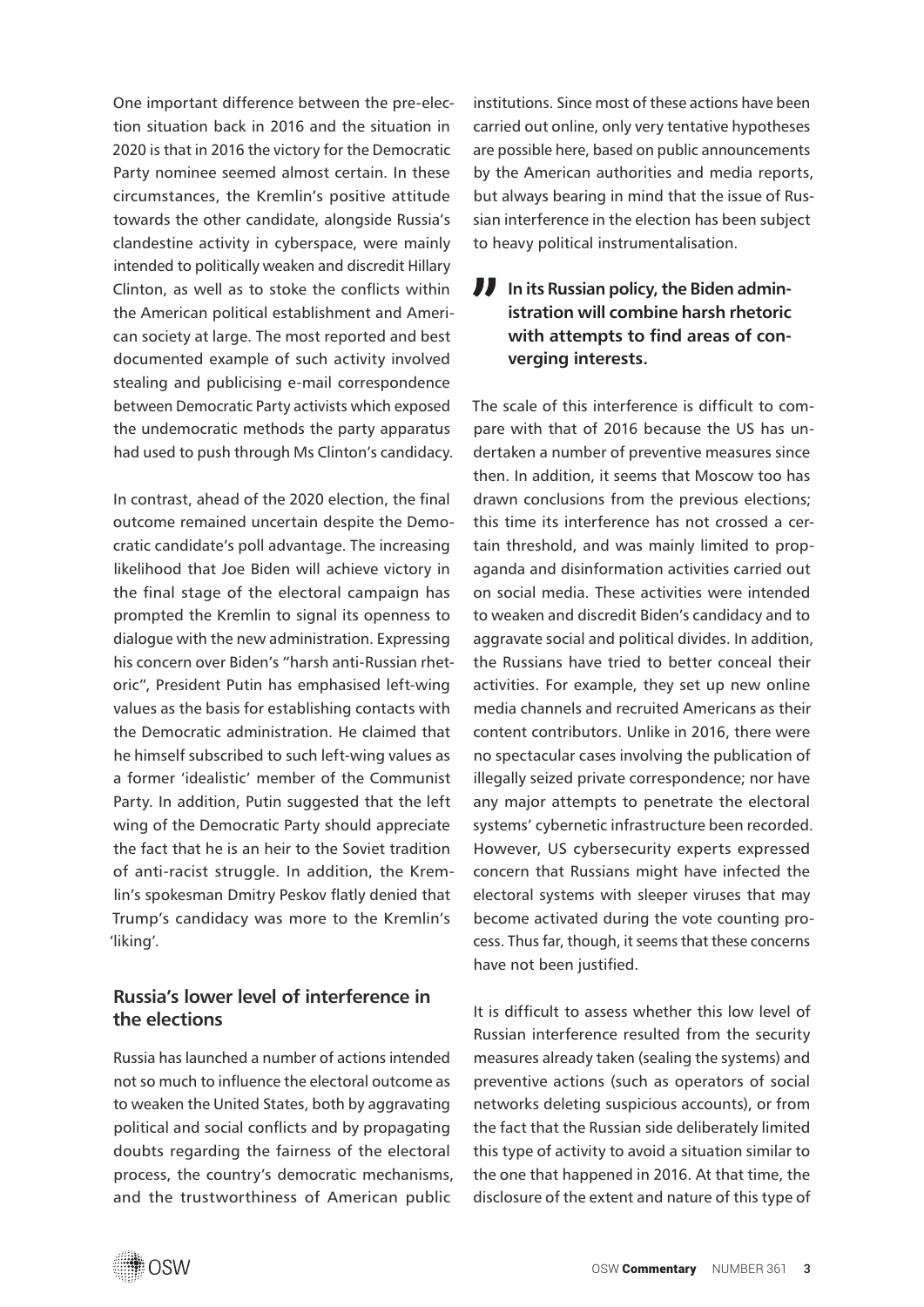practice led to a tightening of US policy towards Russia; it was recognised as a state clearly hostile to the US, whose actions on the international arena required firm counteraction on the part of the US, and with which no cooperation – at even the most limited level – was possible.

# **Moscow's disillusionment with Trump's policy**

The reason behind the more nuanced and restrained attitude towards the US election on the part of both the Kremlin and the Russian political establishment more generally was their profound disillusionment with Trump's presidency, on which Moscow had initially pinned great hopes. Back in 2016, Trump was viewed as a candidate who might revise the US's policy towards Russia and would be inclined to sign a strategic agreement ('a great deal') to ultimately regulate relations between Washington and Moscow. This positive assessment of Trump's candidacy was based both on his declared intention to improve the US's relations with Russia and on his criticism of liberal interventionism. His promise to abandon the Obama administration's economic integration projects intended to consolidate the Western world (e.g. TTIP and TPP) also played a role. Trump was seen in Moscow as a more convenient interlocutor, and possibly even a partner, due to his transaction-based approach to politics and his lack of experience on the international stage. Another important factor was that his views were ideologically convergent with the conservative worldview held by most Russian elites.

Moscow's unprecedented abandonment of its routine symmetrical response to the sanctions imposed on it at the end of December 2016 by the outgoing Obama administration (in response to Russian interference in the electoral campaign) was proof of how strongly the Kremlin had been hoping for a change in the US's policy towards Russia. Moscow's decision not to retaliate was meant as a gesture of goodwill towards the incoming Trump administration, and was intended to create a favourable atmosphere for the US to launch a policy of a 'new opening' towards Russia. However, after just a few months into the Trump administration, it turned out that Russia's hopes were in vain. The first unpleasant surprise for Moscow was Trump's decision to launch a missile attack on Russia's ally, Syria's President Bashar al-Assad, in response to his use of chemical weapon in the territory controlled by Syrian insurgents (April 2017). Although Trump consistently avoided criticising Russia and President Putin, delayed and softened Congress-mandated sanctions, and reiterated his intentions to improve the US's relations with Russia, this failed to translate into specific concessions or any readiness on the part of the US to accept Moscow's proposals leading to the normalisation of relations. On the contrary, both Congress and the presidential administration took steps (such as introducing new sanctions) that further aggravated the Russian-American relationship.

# **The paramount goal of Russia's foreign policy is to undermine the global position of the United States.**

As a consequence, in their the pre-election analyses Moscow-based experts close to the Russian state (the Russian International Affairs Council, the Valdai Discussion Club, commentators on state-controlled TV stations) almost unanimously agreed that Trump's re-election would not foster any positive change (from Moscow's point of view) in Washington's policy towards Russia, nor would it result in the normalisation of bilateral relations. In addition, they pointed to a number of policy elements in Trump's first term which went contrary to Russia's interests. Their biggest concerns were raised by the increase in US defence spending and its approach to arms control, including quitting the INF treaty and the intention of abandoning START III. The present generation of Russia's rulers takes it for granted that excessive defence spending was one of the main reasons behind the collapse of the Soviet Union, and so they see avoiding an open arms race with the US as a matter of political priority.

From the Kremlin's point of view, the Trump administration's readiness to use economic and military pressure against those states which are

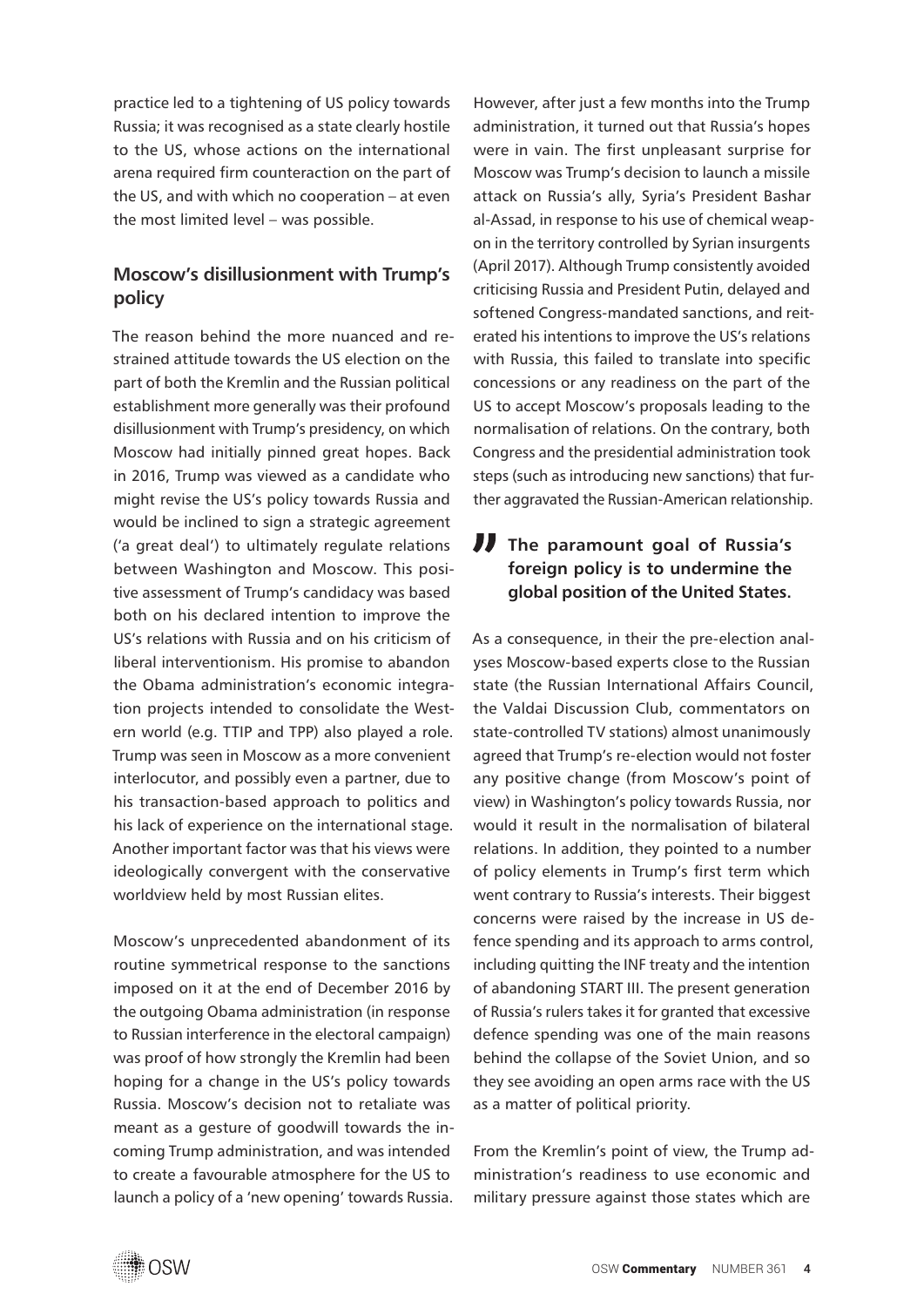Russia's important strategic partners (Iran) or political clients (Syria, Venezuela) was another problem. In addition, Moscow had become accustomed to US policy towards Russia being predictable and 'responsible' (in all conflict situations with Russia, both Republican and Democratic administrations took care not to 'provoke' it and to avoid any escalations of tension). This allowed the Kremlin to use the threat of escalation instrumentally against Washington, and to compensate for its weakness by carrying out surprise military operations (in Georgia, Ukraine and Syria). Trump's unpredictability, and his readiness to stoke conflicts and launch actions that exceeded the limits of the 'liberal establishment' (putting military pressure on North Korea, waging a tariff 'war' with Beijing, breaking off the nuclear deal with Iran, easing restrictions on offensive actions in cyberspace etc.) repeatedly put the Kremlin in awkward situations.

#### **Russia's nuanced assessment of Joe Biden**

Just as Russia's assessment of Donald Trump during this year's campaign was more nuanced, and not as unambiguously positive as back in 2016, its assessment of Joe Biden was not as unambiguously negative as its opinions on Hillary Clinton four years ago. Obviously, Moscow views Biden as a typical representative of the American liberal establishment. It therefore expects that his policy will be based on the assumption that there is a fundamental conflict of values between the authoritarian Russia and the West. That will make him a less convenient partner than Trump was. Moscow also expects Biden to publicly criticise Russia and the Russian president for violating democratic principles and human rights; he is also expected to intensify US support for democratisation processes in post-Soviet states, especially in Ukraine. Biden's announced intention of restoring unity to the West will also hurt Moscow, in particular since this approach is likely to prioritise the coordination of the Western states' policies towards Russia.

On the other hand, from the Kremlin's point of view, the advantages of Biden's presidency would include his readiness to resume arms control talks (he announced that he would extend the START III treaty which expires on 21 February 2021) and resume the nuclear deal with Iran. In addition, Moscow appreciates the fact that Biden is a more predictable and cautious politician than Trump, hence even his declared policy of confronting Russia will not include any radical steps which could trigger an escalation of conflicts or generate major costs for the US (such as structural economic sanctions).

# **The future Biden administration's policy towards Russia**

Judging by the rhetoric alone, Joe Biden's presidential victory should trigger a major toughening of the US's policy towards Russia. Biden has clearly labelled Russia as an 'opponent' of the United States, and announced that he would respond in a tougher and more decisive manner than his predecessor to actions directed by Russia against the US's interests. He has also promised to restore the common front of Western states to coordinate their policy towards Russia.

**Profound disillusionment with Trump's presidency was the reason for the Kremlin's more restrained attitude towards the recent US election.**

However, a closer look at the announcements made by the Democratic presidential candidate and a detailed analysis of texts and statements by the foreign and security policy experts who are close to him (mainly former Obama-administration officials) prompt the conclusion that Washington's policy (excluding its rhetoric, which will involve open criticism of Russia and the Kremlin) will in fact be more moderate, and oriented towards achieving an at least partial normalisation of the relations between the two states. It is striking that the declarations about future toughening of the US's stance on Russia have not been accompanied by any specific ideas and proposals explaining in detail what this would involve. As regards sanctions, suggestions can be heard that